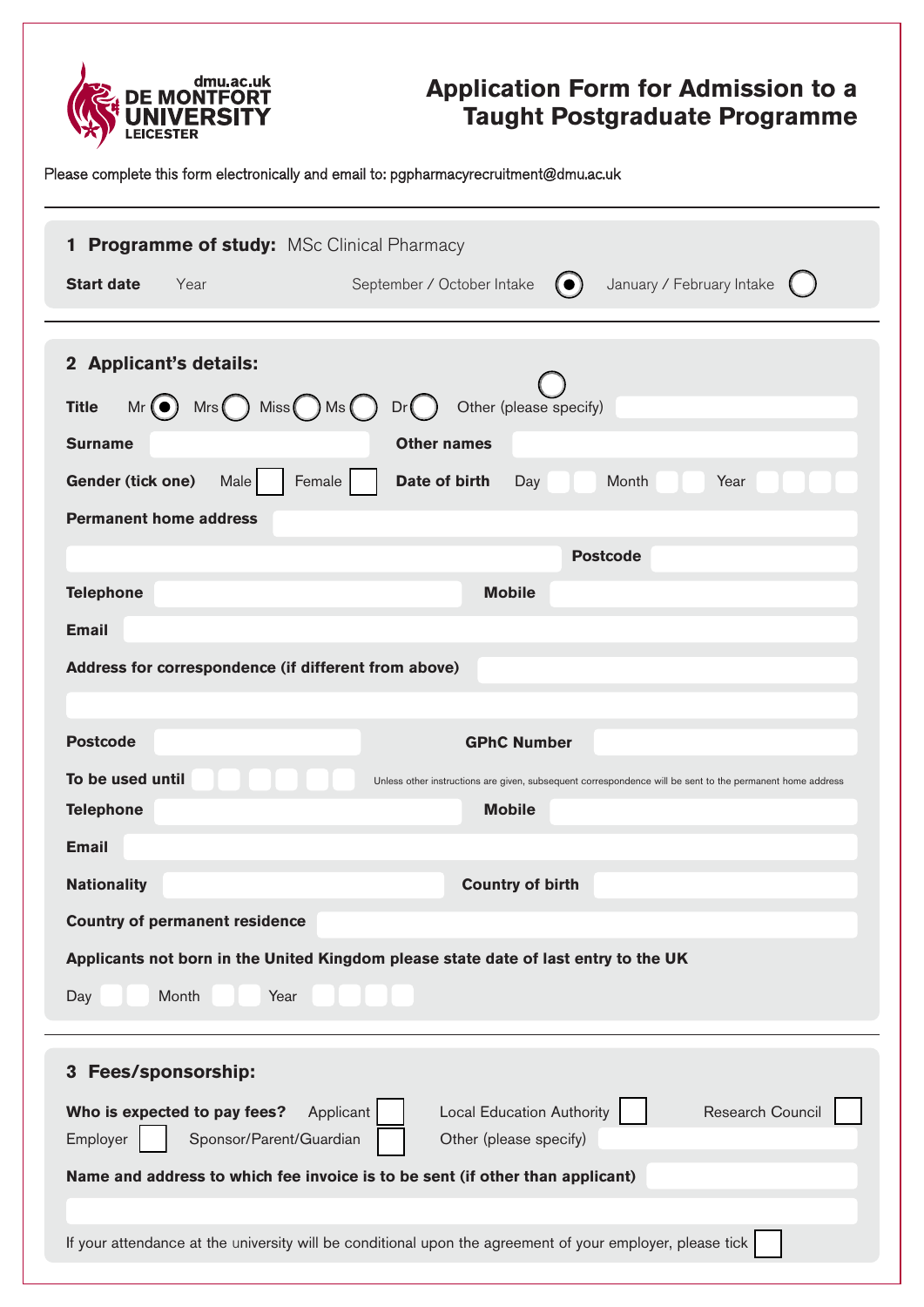|                                | 4 Education: first degree onwards |                 |                                                                                   | Grade | Date |
|--------------------------------|-----------------------------------|-----------------|-----------------------------------------------------------------------------------|-------|------|
| Institutions attended          | Date started                      | Date finished I | Examinations taken and<br>qualifications obtained                                 |       |      |
|                                |                                   |                 |                                                                                   |       |      |
|                                |                                   |                 |                                                                                   |       |      |
|                                |                                   |                 | Examinations to be taken/with results<br>pending (give subject and qualification) | Grade | Date |
|                                |                                   |                 |                                                                                   |       |      |
|                                |                                   |                 |                                                                                   |       |      |
|                                |                                   |                 |                                                                                   |       |      |
| <b>5 Employment experience</b> |                                   |                 |                                                                                   |       |      |
|                                |                                   |                 |                                                                                   |       |      |
| <b>Present position</b>        |                                   |                 | Date of appointment                                                               |       |      |
| <b>Workplace address</b>       |                                   |                 |                                                                                   |       |      |
|                                |                                   |                 |                                                                                   |       |      |

| Details of previous posts held | From | ${\bf T}{\bf o}$ |
|--------------------------------|------|------------------|
|                                |      |                  |
|                                |      |                  |
|                                |      |                  |
|                                |      |                  |
|                                |      |                  |
|                                |      |                  |
|                                |      |                  |
|                                |      |                  |
|                                |      |                  |
|                                |      |                  |
|                                |      |                  |
|                                |      |                  |
|                                |      |                  |
|                                |      |                  |
|                                |      |                  |
|                                |      |                  |
|                                |      |                  |
|                                |      |                  |
|                                |      |                  |
|                                |      |                  |
|                                |      |                  |
|                                |      |                  |
|                                |      |                  |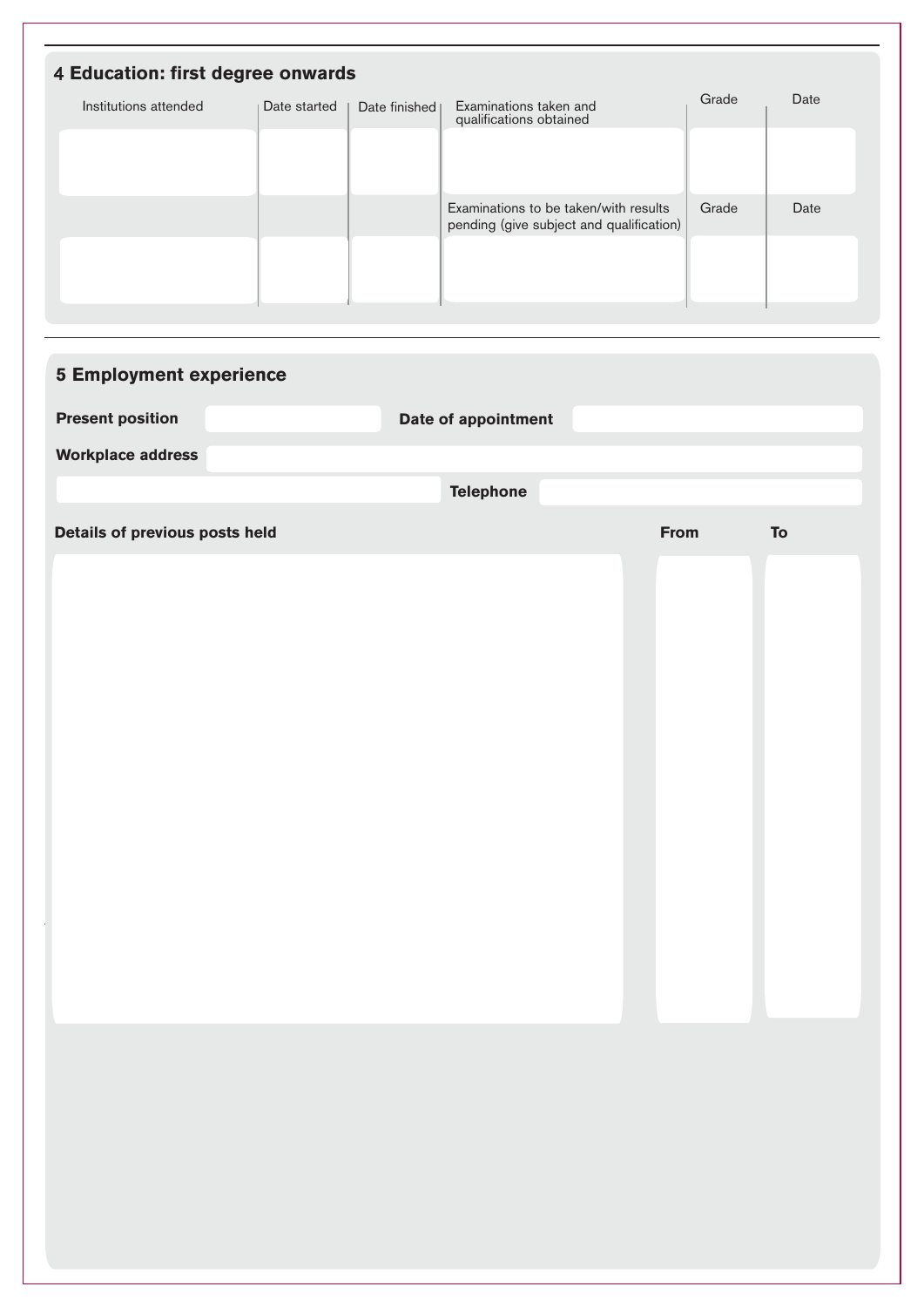| <b>6 Supporting statement</b>                                                                                                                                         |
|-----------------------------------------------------------------------------------------------------------------------------------------------------------------------|
| Why do you wish to study this course? (Please use additional paper if necessary. Minimum 250 words.)                                                                  |
|                                                                                                                                                                       |
|                                                                                                                                                                       |
|                                                                                                                                                                       |
|                                                                                                                                                                       |
|                                                                                                                                                                       |
|                                                                                                                                                                       |
|                                                                                                                                                                       |
|                                                                                                                                                                       |
|                                                                                                                                                                       |
|                                                                                                                                                                       |
| 7 English language proficiency                                                                                                                                        |
| What is your first language?                                                                                                                                          |
| If your first language is not English, please give your IELTS score<br><b>or</b>                                                                                      |
| (if applicable)<br><b>TOEFL score</b>                                                                                                                                 |
| If you have not taken an English test yet, what date do you plan to take it?                                                                                          |
| Month<br>Year<br>Day                                                                                                                                                  |
| What other English language qualifications do you hold?                                                                                                               |
| How many years have you studied English language?                                                                                                                     |
| If yes, please give details<br><b>No</b><br>Have you been taught in English in your home country?<br><b>Yes</b>                                                       |
|                                                                                                                                                                       |
| You have provided the required evidence of English language proficiency to the GPhC. Yes<br><b>No</b>                                                                 |
|                                                                                                                                                                       |
| <b>Disability</b><br>8                                                                                                                                                |
| Please circle from the list below the statement which is most appropriate to you:                                                                                     |
| You do not have a disability, nor are you aware of any additional support requirements                                                                                |
| You have dyslexia<br>You are blind/partially sighted                                                                                                                  |
| You are deaf/have a hearing impairment                                                                                                                                |
| You are a wheelchair user/have mobility difficulties<br>You have an unseen disability (eg diabetes, epilepsy, asthma)                                                 |
| You have two or more of the above difficulties/special needs                                                                                                          |
| You have a disability not listed above (please give details on a separate sheet)                                                                                      |
| Does your disability mean that you have additional support needs?<br><b>No</b><br><b>Yes</b><br>If yes, we will contact you to determine appropriate support for you. |
|                                                                                                                                                                       |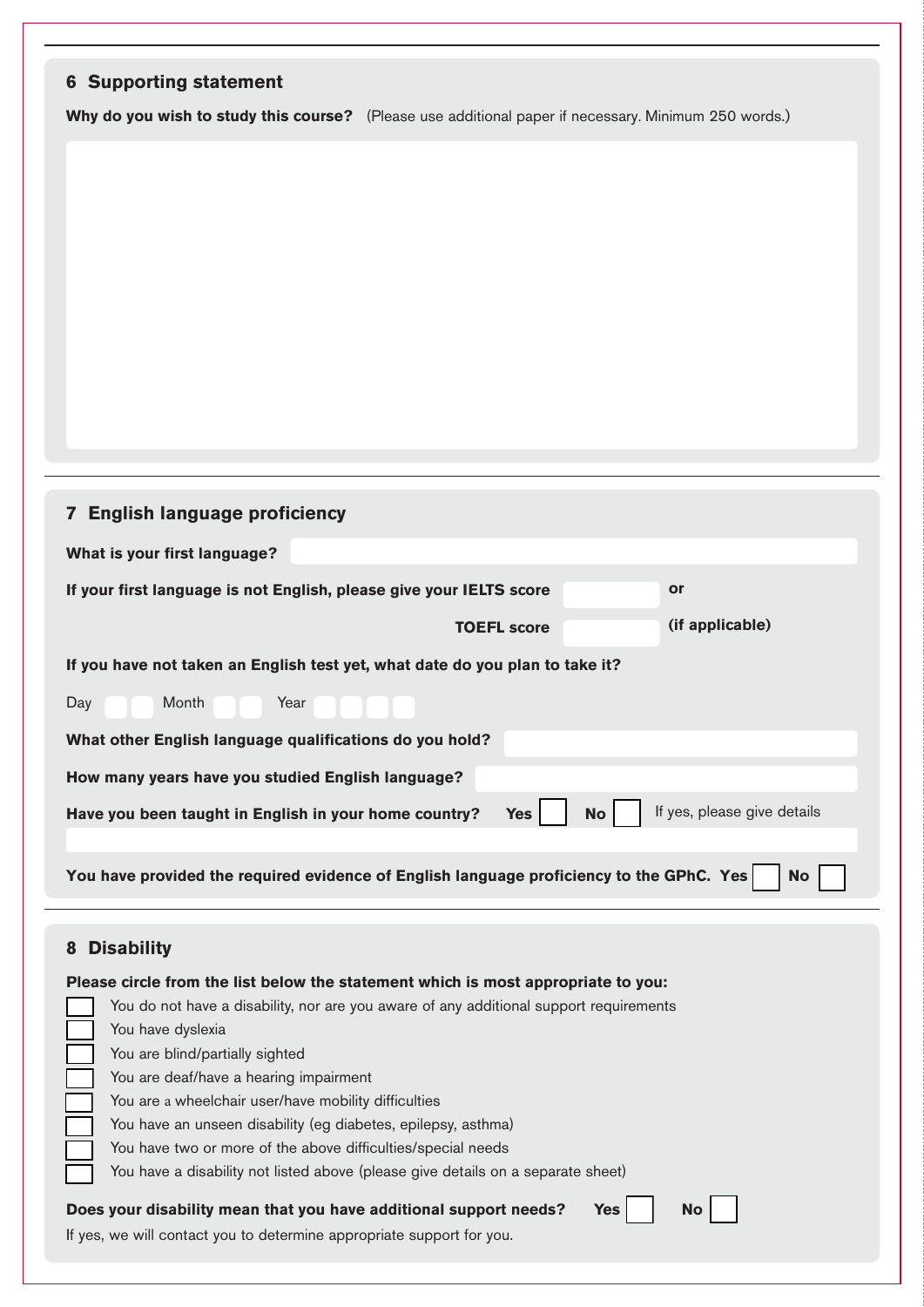## 9 **Planning statistics**

Ethnic origin (please note that this information WILL NOT be made available to Admissions Tutors for selection purposes)

Complete this section only if you have shown in Section 2 of the form that your area of permanent residence is in the UK.

Please choose your ethnic origin and write its code in the boxes.

| <b>White</b><br><b>British</b><br><b>Irish</b><br>Other white background                                                 | 11<br>12<br>19             |
|--------------------------------------------------------------------------------------------------------------------------|----------------------------|
| <b>Black or black British</b><br>Caribbean<br>African<br>Other black background                                          | 21<br>22<br>29             |
| <b>Asian or Asian British</b><br>Indian<br>Pakistani<br>Bangladeshi<br>Chinese<br>Other Asian background                 | 31<br>32<br>33<br>34<br>39 |
| <b>Mixed</b><br>White and black Caribbean<br>White and black African<br><b>White and Asian</b><br>Other mixed background | 41<br>42<br>43<br>49       |
| Other ethnic background<br>Not given (UK domicile)<br>Overseas domicile                                                  | 80<br>90<br>99             |